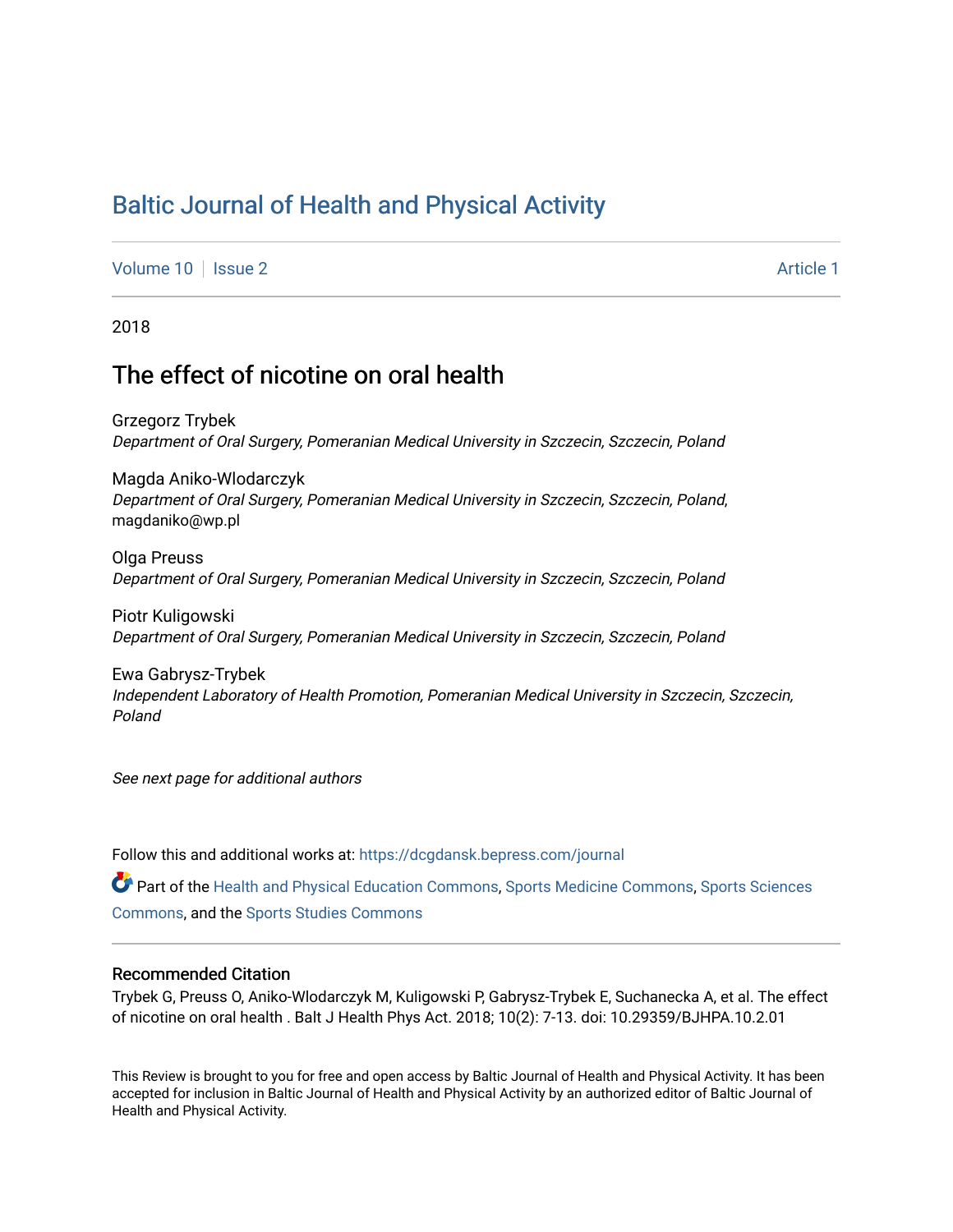# The effect of nicotine on oral health

### Authors

Grzegorz Trybek, Magda Aniko-Wlodarczyk, Olga Preuss, Piotr Kuligowski, Ewa Gabrysz-Trybek, Aleksandra Suchanecka, Patryk Niewczas, and Anna Grzywacz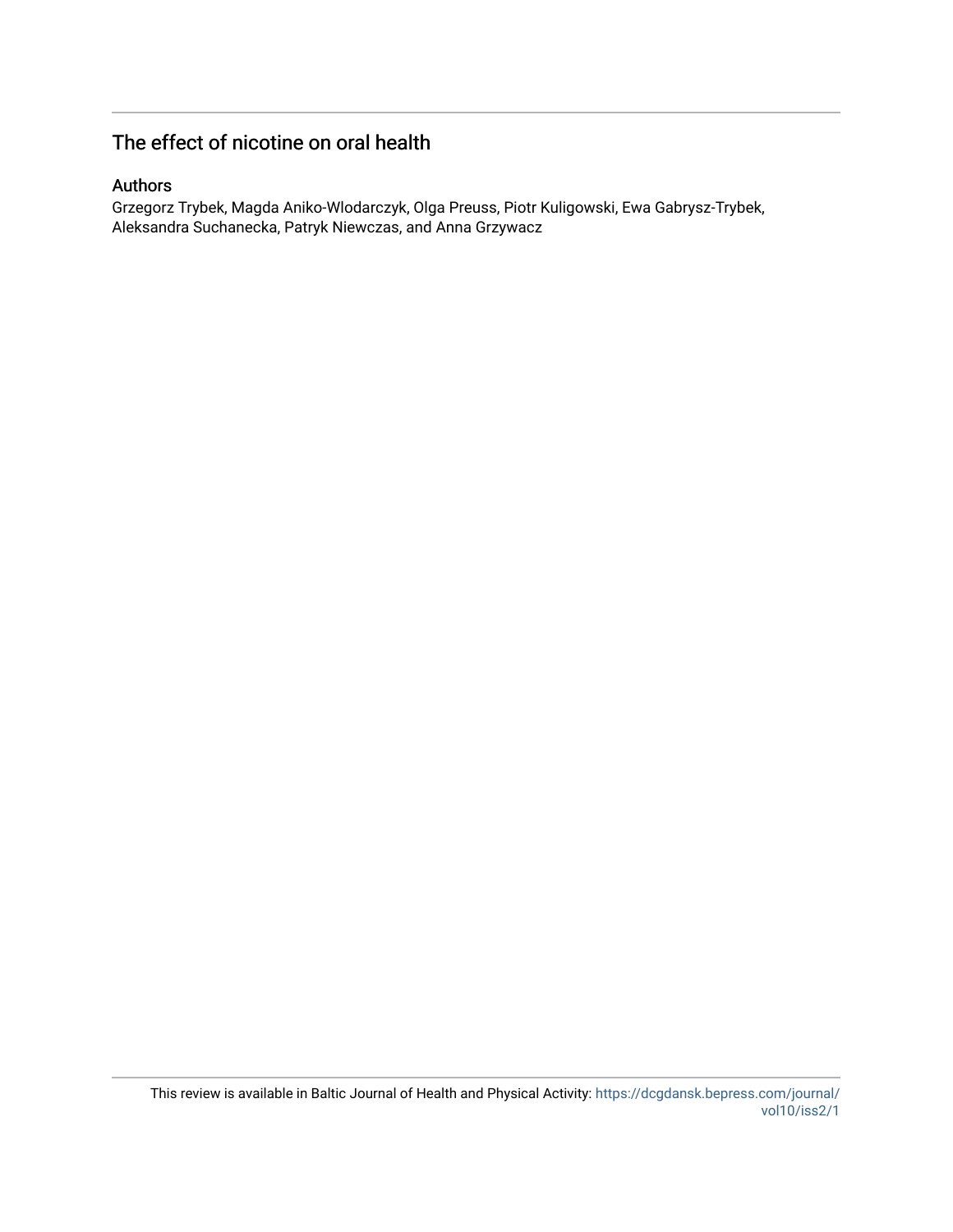

| Indexation: | Celdes, Clarivate Analytics Emerging Sources Citation Index (ESCI), CNKI Scholar (China National Knowledge                                                                                                                   |  |  |
|-------------|------------------------------------------------------------------------------------------------------------------------------------------------------------------------------------------------------------------------------|--|--|
|             | Infrastructure), CNPIEC, De Gruyter - IBR (International Bibliography of Reviews of Scholarly Literature in                                                                                                                  |  |  |
|             | the Humanities and Social Sciences), De Gruyter - IBZ (International Bibliography of Periodical Literature in                                                                                                                |  |  |
|             | the Humanities and Social Sciences), DOAJ, EBSCO - Central & Eastern European Academic Source, EBSCO -                                                                                                                       |  |  |
|             | SPORTDiscus, EBSCO Discovery Service, Google Scholar, Index Copernicus, J-Gate, Naviga (Softweco, Primo                                                                                                                      |  |  |
|             | Central (ExLibris), ProQuest - Family Health, ProQuest - Health & Medical Complete, ProQuest - Illustrata: Health<br>Sciences, ProQuest - Nursing & Allied Health Source, Summon (Serials Solutions/ProQuest, TDOne (TDNet), |  |  |
|             |                                                                                                                                                                                                                              |  |  |
|             | Ulrich's Periodicals Directory/ulrichsweb, WorldCat (OCLC)                                                                                                                                                                   |  |  |
| Fundina:    | This research received no specific grant from any funding agency in the public, commercial, or not-for-profit                                                                                                                |  |  |
|             | sectors.                                                                                                                                                                                                                     |  |  |

**Conflict of interests:** Authors have declared that no competing interest exists.

**Corresponding author:** Magda Aniko-Włodarczyk, Al. Powstańców Wlkp. 72/18, 70-111 Szczecin, tel.: 91-466-17-36, e-mail: magdaniko@wp.pl **Open Access License:** This is an open access article distributed under the terms of the Creative Commons Attribution-Non-commercial 4.0 International (http://creativecommons.org/licenses/by-nc/4.0/), which permits use, distribution, and reproduction in any medium, provided the original work is properly cited, the use is non-commercial and is otherwise in compliance with the license.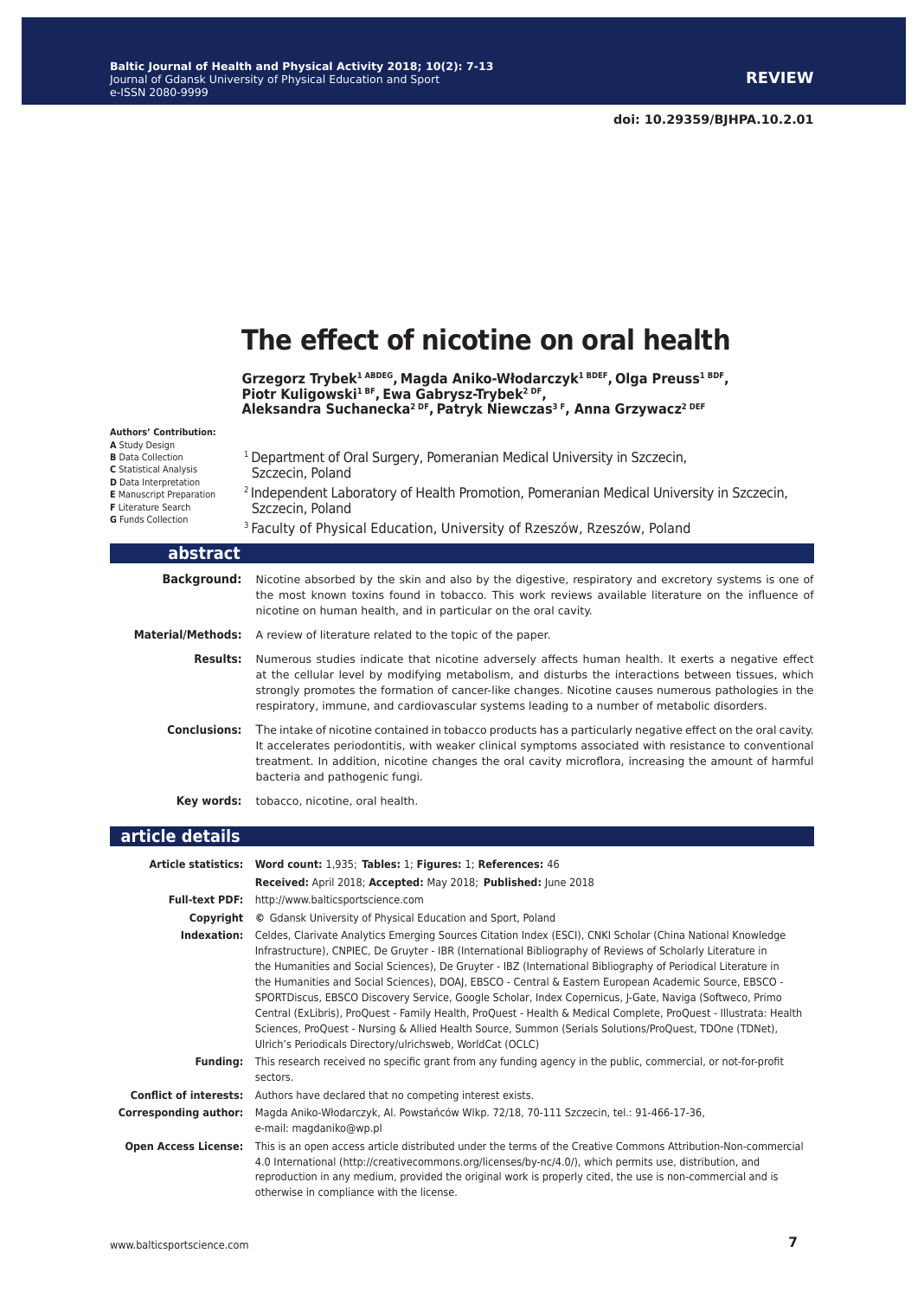# **introduction**

Tobacco has been known to man for many thousands of years, but its use in Europe started after the discovery of America by Christopher Columbus in 1492. First brought to Spain by monk Roman Pano, tobacco gained in popularity in the sixteenth century. After the successful treatment of the migraine headaches suffered by the French queen Catherine de Medici by diplomat Jean Nicot, it began to be known as nicotiana [1]. Hence the English name 'nicotine' used for the tobacco's best-known active alkaloid, first extracted in 1828 by L. Reimann and W.H. Posselt, chemistry students at the University of Heidelberg.

In the last five hundred years, tobacco has been consumed in a variety of forms. Initially, people chewed unprocessed green tobacco leaves, then they started to sniff powdered leaves (snuff), and from the seventeenth century dried tobacco leaves have been smoked as cigars, cigarettes or in pipes [2, 3]. Less popular uses include ointments against parasites, eye drops, and infusions [4, 5].

The consumption of tobacco products is one of the best documented causes of various diseases. Scientific knowledge about their harmfulness has been gathered mainly over the last 60 years. According to the World Health Organization (WHO), tobacco kills half of its users, about 7 million a year, of which 6 million are active smokers and 1 million are passive. It is estimated that 1 billion people in the world population smoke tobacco. WHO considers tobacco smoking an epidemic and a chronic disease [6, 7].

Tobacco smoke contains more than four thousand components, most of which are considered toxic, both as gas (volatile) and in molecular (solid) phases. The gas phase mainly comprises nitrogen, oxygen, carbon monoxide, carbon dioxide, ammonia, hydrogen cyanide, formaldehyde, acetaldehyde, pyridine and nitrosamines, while the solid phase is primarily the pharmacologically active alkaloid – nicotine, as well as turpentine, fatty acid esters, aromatic and aliphatic hydrocarbons, which comprise tar. Of course, this list includes only the most significant components as the gas phase comprises about 3,500 components and the solid phase 500 [8]. Nowadays, there are also other products containing nicotine, like chewing gums, patches, vaporizers. Although they do not contain the toxins, they still contain nicotine.

The aim of this literature review was to show the harmful effect of nicotine.

## **material and methods**

The publications used in this work were sourced from the PubMed database and Google Scholar. We searched for the effect of nicotine on general health and the oral cavity. The index entries used to search the PubMed and Google Scholar browsers included tobacco, nicotine, oral health, periodontitis, neoplasms, leukoplakia, and collagen. The work uses articles published in English and Polish.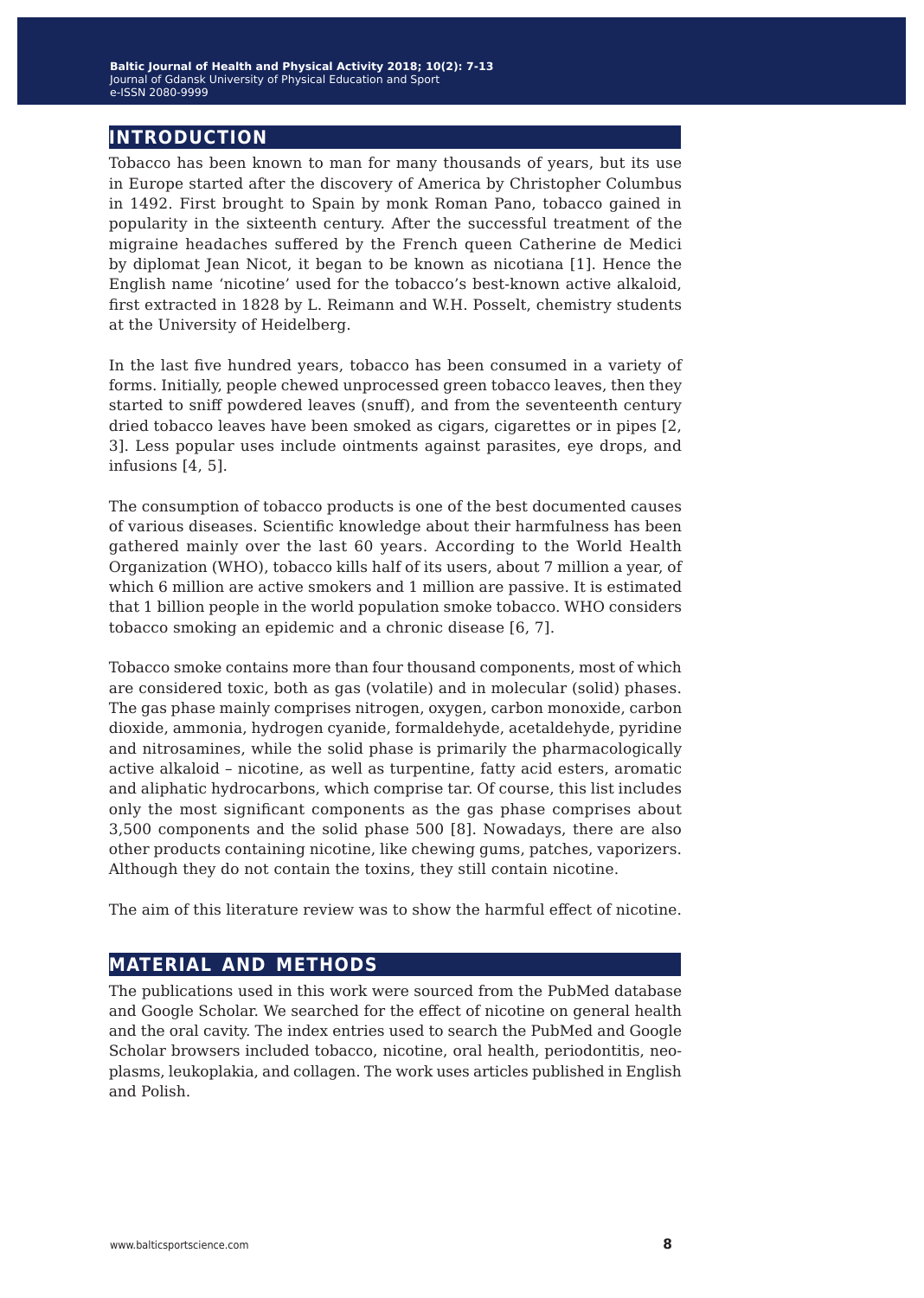## **nicotine**

Nicotine is a substance with the chemical formula  $C_{10}H_{14}N_{2}$ , and the structural formula shown in Figure 1.



**Fig. 1.** Structural formula of nicotine

Figure 1 shows the chemical structure of nicotine. A strong alkaloid (amine) with a characteristic smell, nicotine can be absorbed by the respiratory and digestive systems, as well as through the skin. It binds to plasma proteins, crosses the placental barrier and passes into breast milk. Absorption by mucous membranes depends on pH; the higher pH, the greater the lipophilicity and the ability of active resorption by biological membranes [9]. Nicotine metabolism takes place in the liver in two stages. The first one consists of microsomal oxidation to metabolites such as cotonine, nornicotine, dimethylketinins and methylamino-butyric acid. In the second stage, metabolic products are glucuronidated and excreted with urine, feces, bile, saliva and sweat [10, 11]. Nicotine causes a number of harmful effects:

- Addiction nicotine is one of the most addictive substances, both in psychological and physiological terms. Nicotine reacts with acetylcholine receptors and stimulates dopaminergic transmission. This, in turn, improves mood and cognitive functions. Chronic stimulation of GABAergic neurons results in elimination of the inhibitory action of dopamine, which strengthens addiction [12].
- Metabolic disorders nicotine increases the production of catecholamines by stimulation of the autonomic system. It increases glycogen synthesis due to the stimulation of  $\alpha$ -adrenergic receptors, reducing fasting glucose levels. It also intensifies lipolysis leading to a reduction in body mass. Nicotine causes insulin resistance, predisposing to the metabolic syndrome [13].
- Carcinogenesis nicotine promotes tumor angiogenesis and tumor growth. It leads to mutations within the cell's DNA. It acts synergistically with other carcinogens, shortening the period of tumor growth and inhibits the apoptotic process [14, 15]. Nicotine is one of the causes of lung, breast, intestine and pancreatic cancers [16].
- The cardiovascular system nicotine has a sympathomimetic effect on the hemodynamics of this system. The effects are more pronounced with high intakes of nicotine over a short period. Stimulation of the adrenergic system leads to accelerated heart work, increased cardiac contractility, and increased blood pressure. Nicotine reduces blood flow through coronary and cutaneous vessels. It indirectly limits the supply of oxygen to the myocardium. However, it increases the blood flow through the skeletal muscle [17].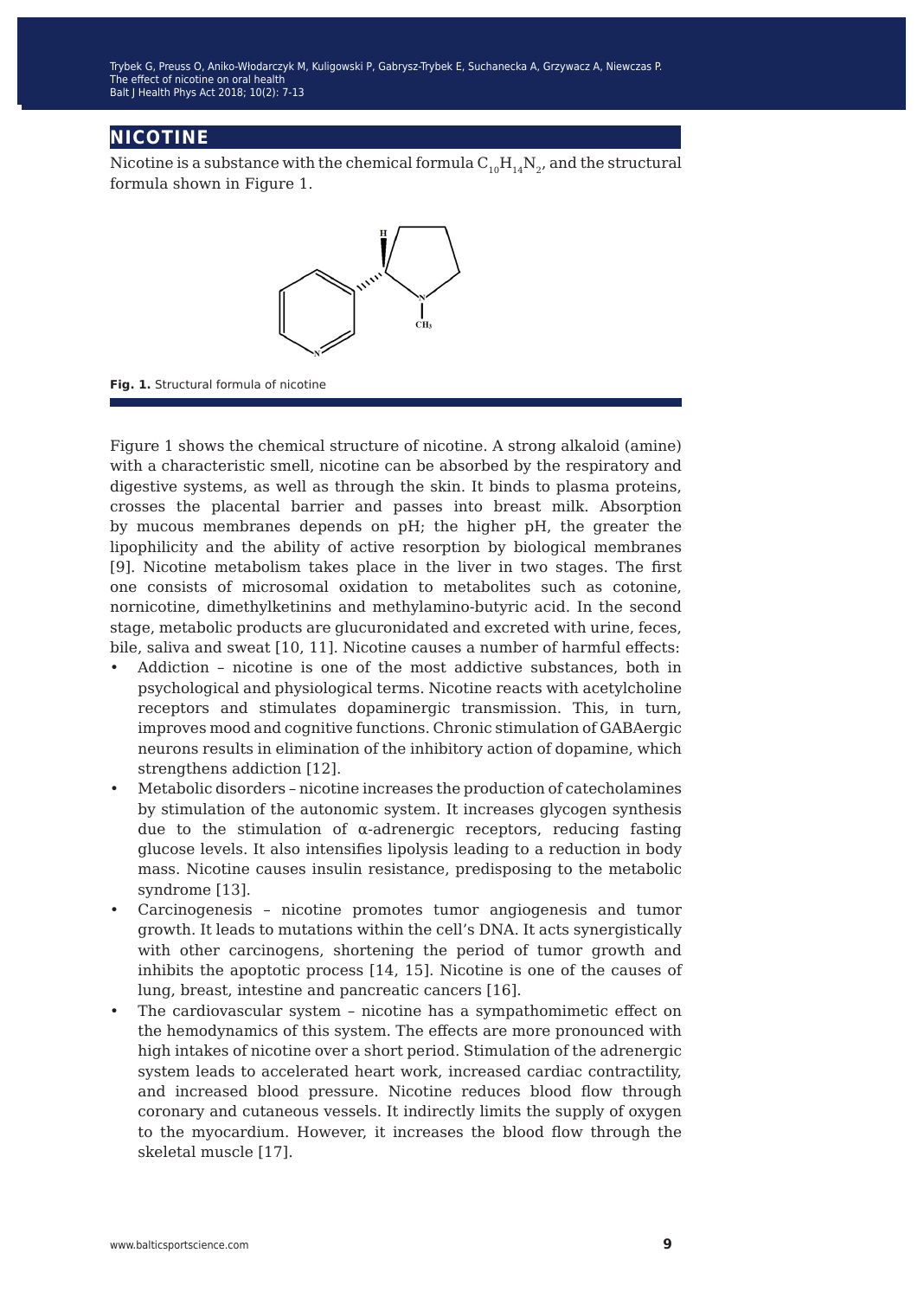- Respiratory system nicotine directly affects the lung tissue and indirectly influences the respiratory pattern through the central nervous system It causes emphysema, reduces the flexibility of the pulmonary parenchyma, increases the volume of alveoli and airway resistance [18].
- The immune system nicotine acts immunosuppressively on the immune system, reducing the immune response. It affects a reduction in the T cell population, causes macrophage dysfunction, and delays the healing process by reducing cell adhesion to the epithelium. Nicotine affects the functioning of the hypothalamic–pituitary–adrenal axis through the sympathetic and parasympathetic systems, thus inhibiting the immune system. A nicotine-induced increase in adrenocorticotrophin secretion also suppresses the immune system [19].
- The sense of sight in smokers, nicotine is more likely to cause macular degeneration than in non-smokers. In people with diabetes, nicotine accelerates clouding of the eye lens. It may intensify cataract formation [20].
- The digestive system nicotine can be the cause of gastroesophageal reflux or gastric ulcers. It causes an increase in gastric acid secretion. It relaxes the smooth muscle by increasing the production of endogenous nitric oxide. Smokers have an increased resistance to treatment of the infection of Helicobacter pylori [21].
- Excretory system nicotine increases the risk of chronic kidney disease. Nicotine users have increased albumin excretion in urine, as nicotine reduces the glomerular filtrate [22].
- Collagen production type I collagen is one of the most important building proteins in the human body. It consists of a combination of two pro  $\alpha$ 1 chains linked by a pro  $\alpha$ 2 chain. Nicotine dramatically decreases the synthesis of the mRNA responsible for pro  $\alpha$ 1 synthesis in collagen-producing fibroblasts. Nicotine increases the amount of mRNA producing metalloproteinases and increases their enzymatic activity. Metalloproteinases are zinc ion dependent endoenzymes produced by fibroblasts. They include collagenases, enzymes that break down collagen. [23, 24].

Smoking tobacco and the consumption of other tobacco products have adverse systemic effects and also affect the condition of the directly exposed oral cavity and nasopharynx. This action is associated with thermal and chemical injury from exposure to tobacco smoke. Nicotine addiction is a cause in the development of periodontal disease, caries, and pre-cancerous conditions such as leukoplakia, pathological changes in the mucous membranes or tongue, as well as tumors. Effects on oral health are summarized in Table 1.

|              | The effects of nicotine addiction on oral health                                                                                                                         |
|--------------|--------------------------------------------------------------------------------------------------------------------------------------------------------------------------|
| Oral cavity  | Halitosis, taste and smell disorders, stomatitis, black hairy tongue,<br>candidiasis, leukoedema, precancerous lesions, leukoplakia, cancer                              |
| Periodontium | Deepening of the gingival pockets, deposition of supragingival<br>and subgingival plaque, loss of connective tissue attachment and<br>alveolar bone, periodontal disease |
| Teeth        | Numerous caries foci, discoloration, tooth loss                                                                                                                          |

**Table 1.** The impact of tobacco consumption on oral health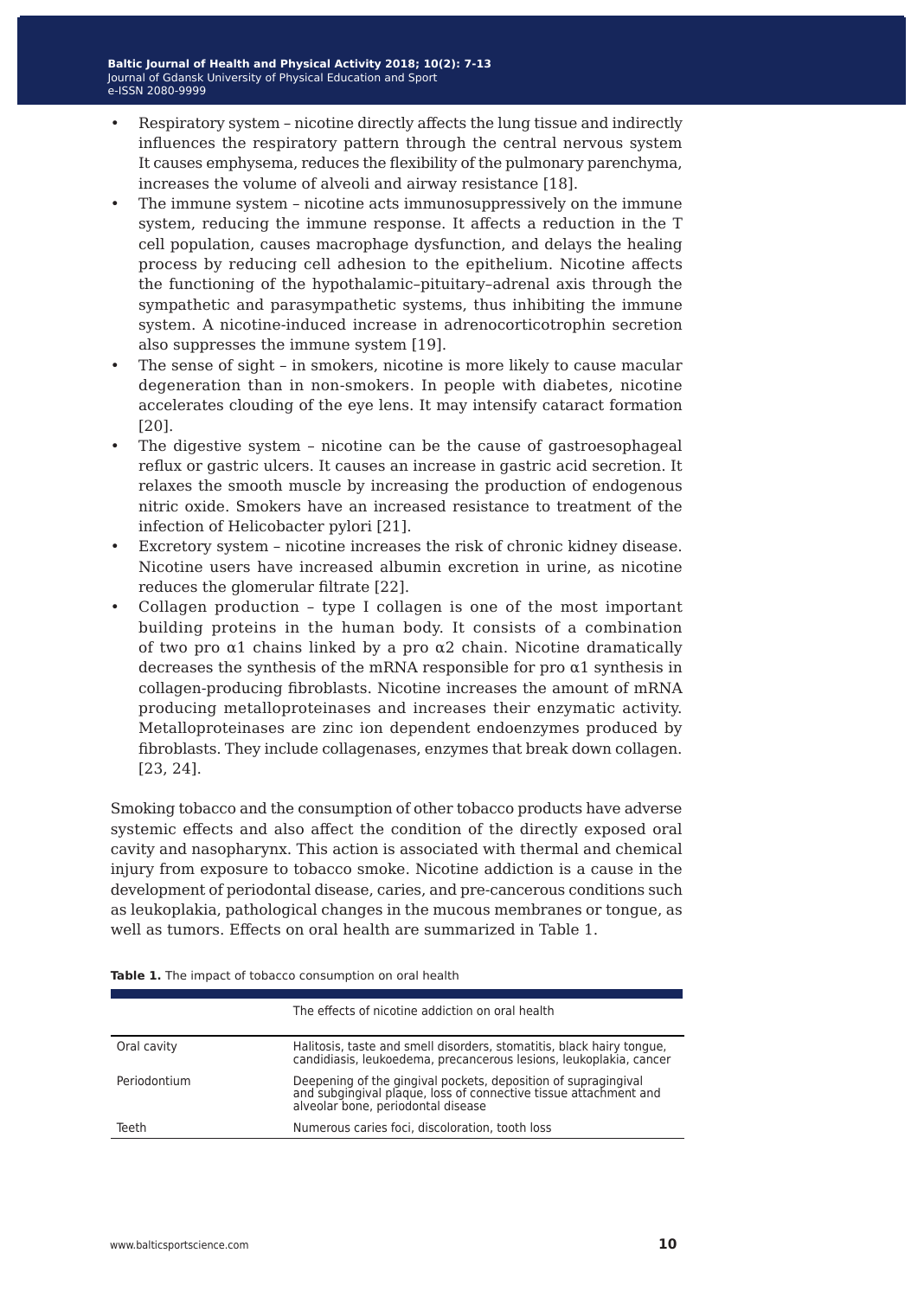## **development of neoplasms**

Nicotine addiction is one of the most significant risk factors of tumors in the oral cavity and nasopharynx [25]. Nicotine metabolites modify proteins and nucleic acids in cells, which is directly responsible for the development of oral tumors [26]. Nicotine influences the formation of cancerous changes by protecting cancer cells against apoptosis and creating an immunosuppressive environment [26]. Inhibiting the body's immune response involves compromising immune cell chemotaxis and reducing antibody production.

Leukoplakia is a white lesion in the mouth that cannot be scratched off and is not part of another disease. Undoubtedly, nicotine addiction is the most significant risk factor of leukoplakia in the oral cavity [27]. In the histopathological picture, it first assumes the form of acanthosis and hyperkeratosis. Hyperkeratosis, depending on the presence of the cell nucleus, takes the form of parakeratosis, ortokeratosis or both at the same time. When left untreated for a long time, it may show atypical and cellular dysplasia in a microscopic image, with a very high chance of neoplastic metaplasia. Most often, leukoplakia appears on the mucous membrane of the cheek, the bottom of the mouth and on the tongue [28]. Different studies show that the risk of neoplastic transformation of leukoplakia varies from 3.73% to 29% [28, 29, 30, 31]. Leukoplakia should be distinguished from the very similar leukoedema, usually blue, white or gray, most often appearing on the mucous membrane of the cheek without any clinical symptoms [32]. Unlike leukoplakia, it retains elasticity and is not associated with deformation [33]. Leukoedema is not dangerous and does not require any medical intervention.

**Impairment of tissue regeneration** – chronic nicotinism has a negative effect on the process of wound healing in the oral cavity [34]. This process causes tissue ischemia and a reduction in the number of newly formed blood vessels, which directly impairs bone regeneration [35]. In addition, nicotine metabolites have the ability to bind to fibroblasts and osteoblasts. They disrupt cell transport and fibroblast adhesion as well as osteoblast adhesion. These substances also hinder the maturation of erythrocytes and their precursors, resulting in changes in blood flow [36]. Dry socket, a complication following tooth extraction, is four times more common in people who smoke [37].

**Effects on the oral microenvironment** – smokers usually show symptoms of poor oral hygiene very early, a direct result of changes in the biochemical composition and physical properties of saliva. Nicotine and other factors reduce saliva pH while the concentrations of calcium and phosphorus ions increase, resulting in an amount of supragingival and subgingival calculus [38, 39]. Cigarette smokers also have problems in the detection of flavors and aromas [40]. Nicotine impairs the detection of bitter and salty flavors most, but has almost no effect on the perception of sweet taste [40].

**Soft tissues** – nicotine addiction results in significantly deteriorated periodontitis. It causes loss of connective tissue attachment and resistance to treatment [41], and periodontitis with a lower rate of bleeding when probing than in healthy people, despite poorer hygiene [42]. In addition, chronic nicotinism greatly affects the risk of tooth loss and an increase in connective tissue loss [43]. Nicotine can also often lead to dryness of the mouth – xerostomia. This condition contributes to the occurrence of black hairy tongue [44], directly caused by chemical and thermal irritation of the oral mucosa.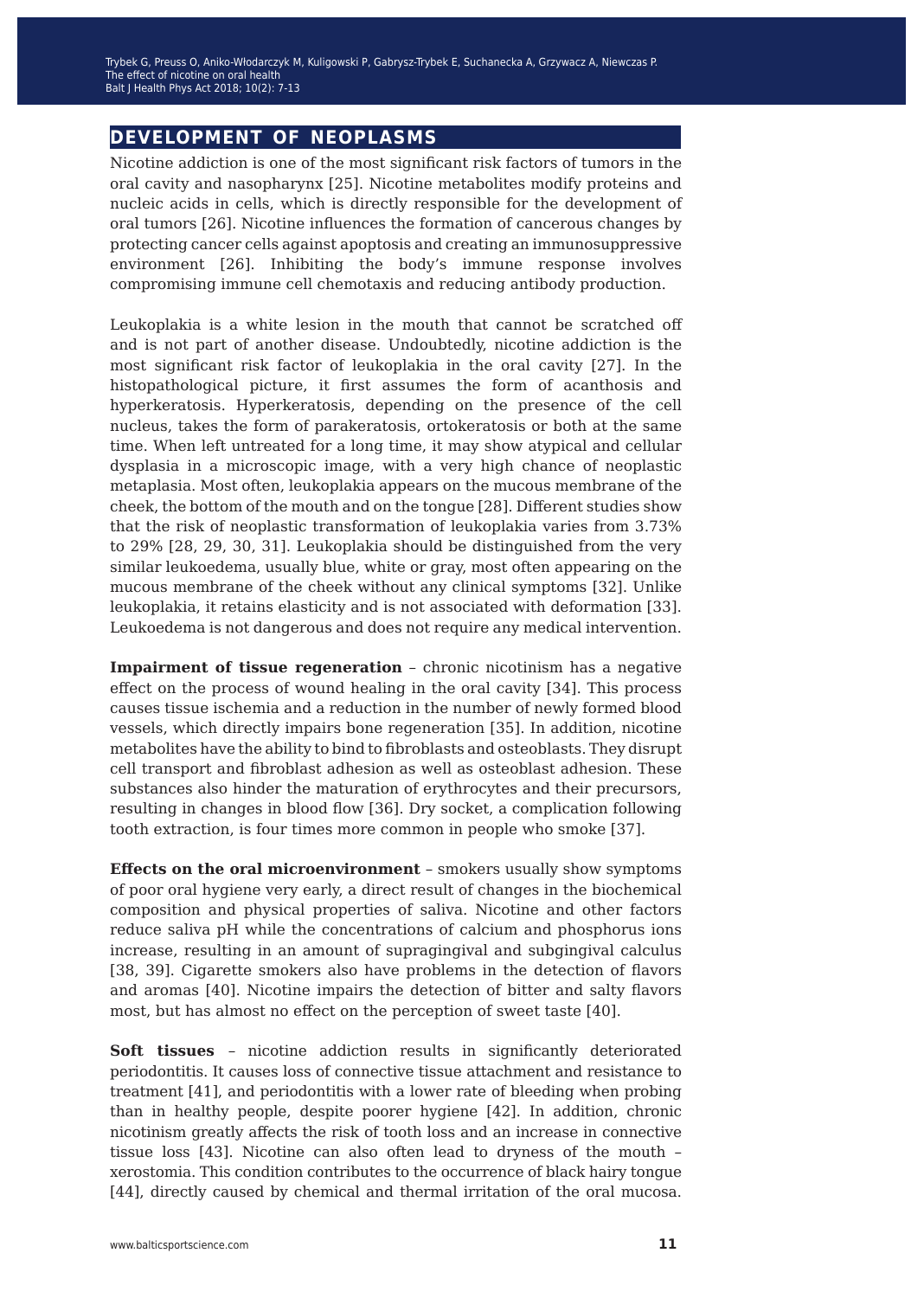This disease is characterized by the occurrence of black discolorations, hyperplasia and hyperkeratosis of filamentous warts. Nicotinism also affects a change in the oral microflora. Nicotine increases the accumulation of Candida fungi in the oral cavity [45]. Excessive growth of these fungi may cause candidiasis, rhomboiditis, and inflammation of the mouth [46]. Nicotinism during pregnancy is a significant risk factor affecting congenital malformations, such as cleft palate or lip.

#### **conclusions**

Nicotine, found primarily in tobacco products, is a highly addictive substance. Together with its metabolic products, it exerts many adverse effects both within the oral cavity and the entire human body. Nicotine can cause local inflammation in the mouth, serious metabolic changes, and also neoplasms – an immediate threat to life. It is a risk factor for many diseases, and its negative effects can persist for many years after quitting the nicotine addiction.

#### **references**

- [1] Pardo-Tomas J, Botany. In: Goodman J. Tabacco in history and culture. An encyclopedia. Charles Scribner's Son, Detroit; 2005, 85-8.
- [2] Grzybowski A. Historia tytoniu w Europie [The history of tobacco in Europe]. Herba Polonica. 2006:52(4);146-152. Polish.
- [3] World Health Organization. The history of tobacco. [http://www.who.int/tobacco/en/atlas2.pdf](https://doi.org/10.1046/j.1440-1843.2003.00483.x)  [Accessed on 10.02.2018].
- [4] Musk AW, Klerk NH. History of tobacco and health. Respirology. 2003;8:286-290. [https://doi.](https://doi.org/10.1046/j.1440-1843.2003.00483.x) [org/10.1046/j.1440-1843.2003.00483.x](https://doi.org/10.1046/j.1440-1843.2003.00483.x)
- [5] Darvishzadeh R, Mirzaei L, Maleki HH, Laurentin H, Alavi SR. Genetic variation in oriental tobacco (Nicotiana tabacum L.) by agro-morphological traits and simple sequence repeat markers. Rev Ciênc Agron. 2013;4(2):347-355. <https://doi.org/10.1590/S1806-66902013000200018>
- [6] World Health Organization. Media centre tobacco fact sheet. [http://www.who.int/mediacentre/](https://doi.org/10.1590/S1806-66902013000200018) [factsheets/fs339/en](https://doi.org/10.1590/S1806-66902013000200018) [Accessed on 10.02.2018].
- [7] Szczęch B, Dyzmann-Sroka A, Kubiak A, Trojanowski M, Malicki J. Analiza świadomości zdrowotnych skutków palenia tytoniu wśród wybranych grup społecznych [Analysis of awareness of health consequences of tobacco use among selected social groups]. Probl Hig Epidemiol. 2014;95(4):871- 879. Polish.
- [8] Florek E. Skład chemiczny i kancerogeny dymu tytoniowego [Chemical and carcinogen composition of tobacco smoke]. Alkoholizm i Narkomania. 1999;3(36):333-347. Polish.
- [9] Schievelbein H, Eberhardt R, Löschenkohl K, Rahlfs V, Bedall FK. Absorption of nicotine through the oral mucosa I. Measurement of nicotine concentration in the blood after application of nicotine and total particulate matter. Inflamm Res. 1973;3:254-8.<https://doi.org/10.1007/BF01968551>
- [10] Nakajima M, Tanaka E, Kwon JT, Yokoi T. Characterization of nicotine and cotinine N-glucuronidations in human liver microsomes. Drug Metab Dispos. 2002;30:1484-90.<https://doi.org/10.1124/dmd.30.12.1484>
- [11] Grando SA. Connections of nicotine to cancer. Nat Rev Cancer. 2014;14:419-29. [https://doi.](https://doi.org/10.1038/nrc3725) [org/10.1038/nrc3725](https://doi.org/10.1038/nrc3725)
- [12] Vezina P, McGehee DS, Green WN. Exposure to nicotine and sensitization of nicotine-induced behaviors. Prog Neuropsychopharmacol Biol Psychiatry. 2007;31:1625-38. [https://doi.org/10.1016/j.](https://doi.org/10.1016/j.pnpbp.2007.08.038) [pnpbp.2007.08.038](https://doi.org/10.1016/j.pnpbp.2007.08.038)
- [13] Bruin JE, Kellenberger LD, Gerstein HC, Morrison KM, Holloway AC. Fetal and neonatal nicotine exposure and postnatal glucose homeostasis: Identifying critical windows of exposure. J Endocrinol 2007;194:171-8. <https://doi.org/10.1677/JOE-07-0050>
- [14] Slotkin TA, Seidler FJ, Spindel ER. Prenatal nicotine exposure in rhesus monkeys compromises development of brainstem and cardiac monoamine pathways involved in perinatal adaptation and sudden infant death syndrome: Amelioration by vitamin C. Neurotoxicol Teratol. 2011;33:431-434. <https://doi.org/10.1016/j.ntt.2011.02.001>
- [15] Xu J, Huang H, Pan C, Zhang B, Liu X, Zhang L. Nicotine inhibits apoptosis induced by cisplatin in human oral cancer cells. Int J Oral Maxillofac Surg. 2007;36:739-44. [https://doi.org/10.1016/j.](https://doi.org/10.1016/j.ijom.2007.05.016) [ijom.2007.05.016](https://doi.org/10.1016/j.ijom.2007.05.016)
- [16] Szymańska JA, Frydrych B, Bruchajzer E. Nikotyna. Dokumentacja dopuszczalnych wielkości narażenia zawodowego [Nicotine. Documentation of occupational exposure limits]. Podstawy i Metody Oceny Środowiska Pracy. 2007:2(52);121-154. Polish.
- [17] Benowitz NL, Steven GG. Cardiovascular Toxicity of Nicotine: Implications for Nicotine Replacement Therapy. JACC. 1997;7(29):1422-31. [https://doi.org/10.1016/S0735-1097\(97\)00079-X](https://doi.org/10.1016/S0735-1097(97)00079-X)
- [18] Jaiswal SJ, Pilarski JQ, Harrison CM, Fregosi RF. Developmental nicotine exposure alters AMPA neurotransmission in the hypoglossal motor nucleus and pre-Botzinger complex of neonatal rats. J Neurosci. 2013;33:2616-25. <https://doi.org/10.1523/JNEUROSCI.3711-12.2013>